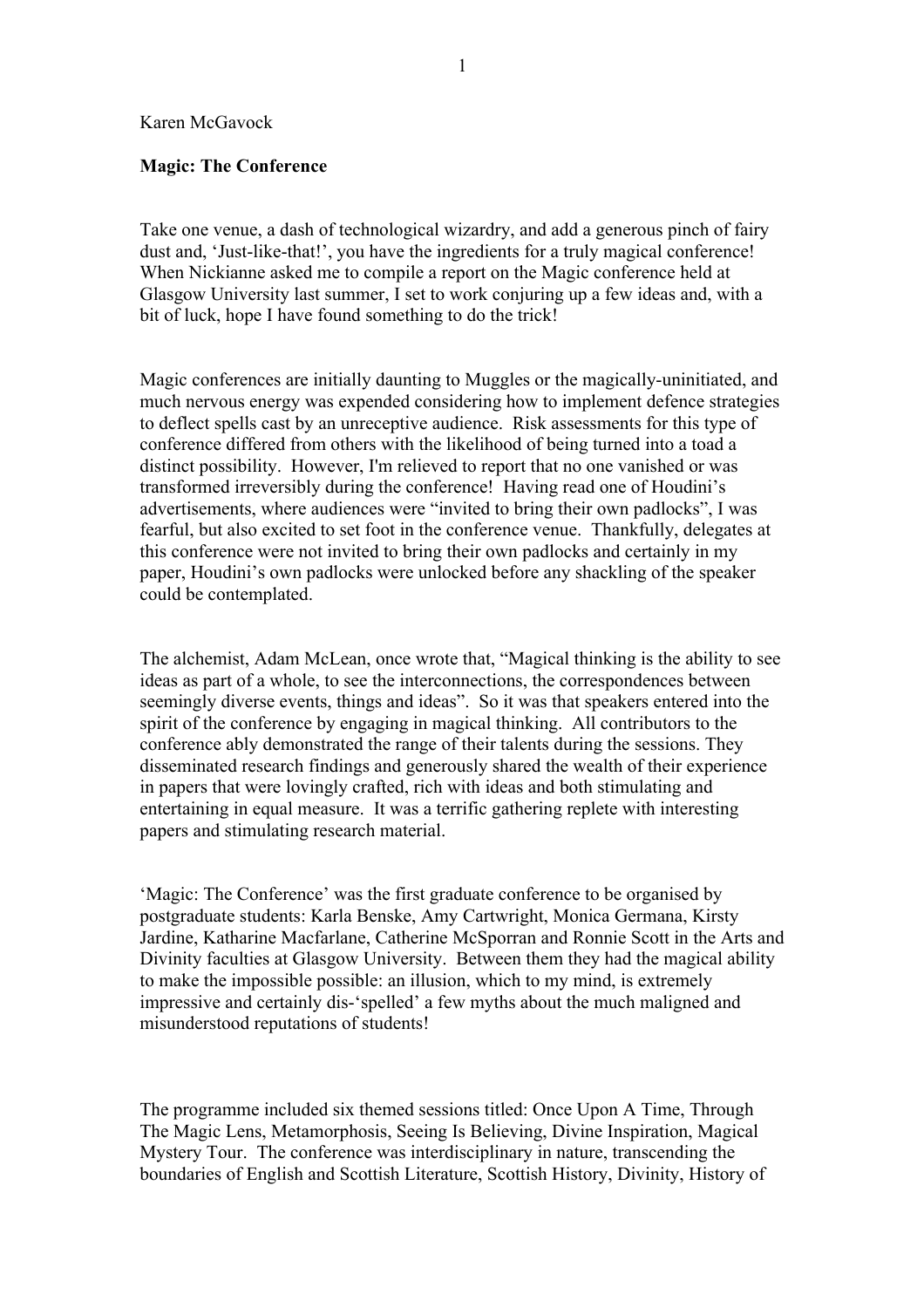Art, Theatre, Television and Film Studies, amongst others. Sessions were framed by supernatural entertainment such as palm reading, Tarot and crystal ball sessions, Magic Bob, and readings from esteemed writers Alasdair Gray and Tom Leonard. The conveners also conjured up a few free gifts for delegates: a book (not of the 'spell'ing variety) and Nestle Magic Stars chocolate - a truly magical combination! More entertainment was to be had during creative writing performances and last but not least a ceilidh, which was free to all conference participants.

The conference began on the ninth of July and I was fortunate to be asked to chair Panel One, which operated under the title, "Once upon a time" and comprised of three papers delivered by students from the English Literature department at Glasgow University. Catherine McSporran of the English Literature department presented a compelling paper entitled, 'The Kingdom of God, the Republic of Heaven: Depictions of God in C. S. Lewis's *Chronicles of Narnia*, and Philip Pullman's *His Dark Materials*'. This was followed by Deneka MacDonald's similarly enchanting paper, 'Women Against Women: The Fantastic Fairytale'. Kirsty Jardine then presented a fascinating paper entitled, 'A Myriad of Reflections: I. B. Singer's *The Mirror* and its place in the literature of Magic'. The questions asked of the panel were equally stimulating, ranging from discussions on descriptions and representations of colour and absence of colour in fiction, to the blurring of boundaries between reality and fantasy. So the story goes, "Once upon a time there lived three researchers … who, I'm delighted to report are, at the time of going to print, living happily ever after!

The first session was washed down with good fare and fine fruit juices and, with a helping hand from special guest Magic Bob, we entered session two. The next panel was aptly titled, "Through the magic lens". Susanne Ramsenthaler of the History of Art department developed an exciting image in her paper entitled, 'Degrees of Transformation: Of Photograms and X-Rays'. A paper entitled, 'Transformation in the Paintings of Francis Bacon' by Rina Arya of the Theology department, hotly followed this. Last but not least came a paper from Monica Germana of the Scottish Literature department entitled, 'Real Gorgons or Fantastic Chimeras? Re-shaping Myth and Tradition: Alice Thompson's *Justine* and *Pandora's Box*'. Monica considered the role of women as dangerous and posing a threat to men. She discussed the blending of two monsters in chimera, androgeny, doublings and dualities, and investigated ambiguity which, she argued, spelled danger in her chosen texts.

That evening, much fun was had at a Magic party organised at the Uisge Beatha bar (*trans.* 'Water of Life') with readings by special guests Alasdair Gray and Tom Leonard, served up with a finger buffet.

Having recovered from the delights of the night before, panellists and audiences both emerged bright eyed and bushy-tailed on the tenth July in readiness for the third panel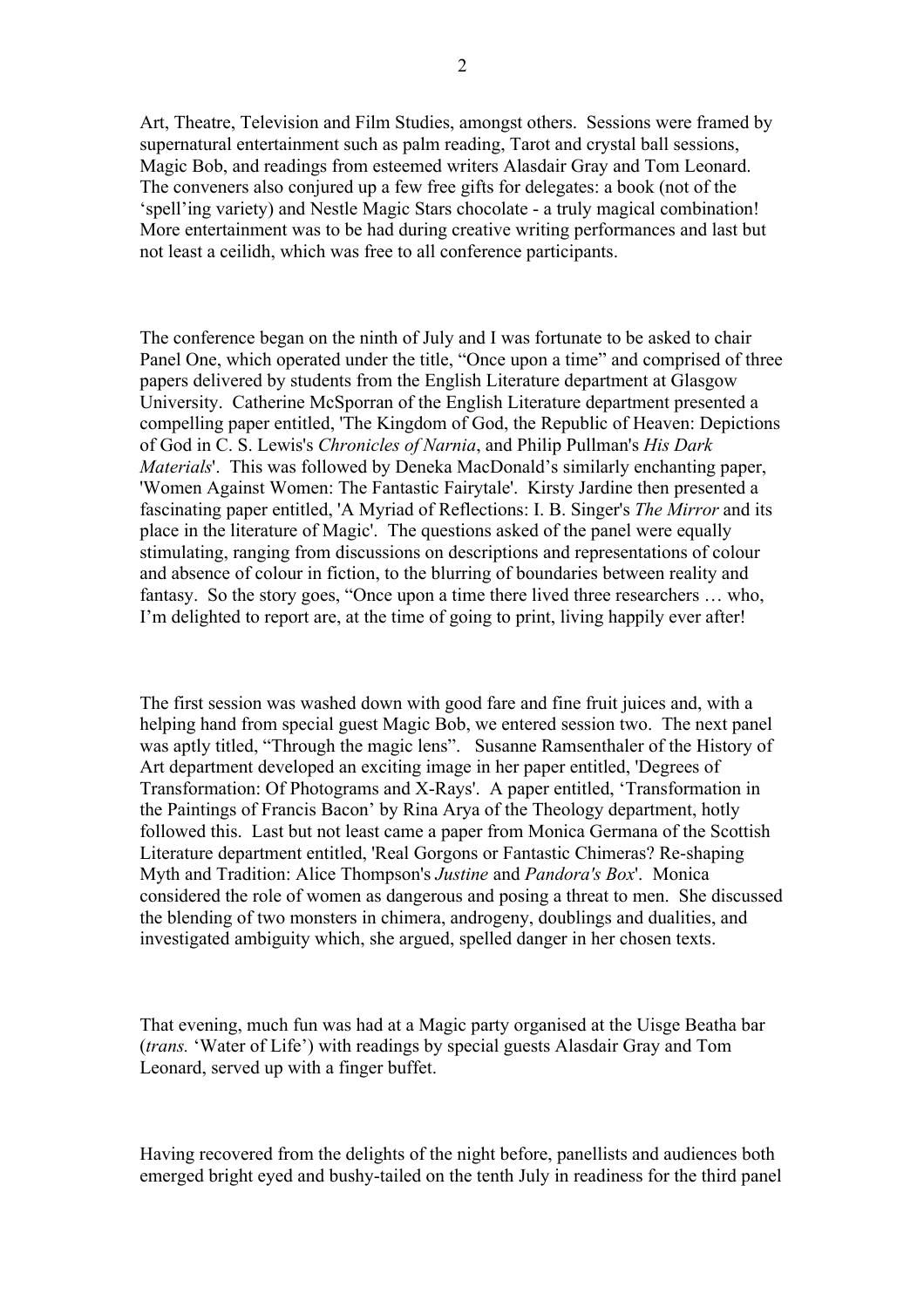connected by the theme of "Metamorphosis". Amy Cartwright of the English Literature department gave a fascinating account of, 'The Magic of Transformation: Drugs, the Body and the Future'. Here she explored desire and fragmentation in relation to humanity. Next was Kate Robinson's classical interpretation of, 'The Secret of Transformation in Giulio Camillo's *Theatre of Memory*', followed by the recently qualified Dr Damian Sutton of the French department with his paper on, 'Magic Realism from *Quai des brumes* to *Mulholland Drive*'. Damian added a magical touch of technological wizardry to the conference using Powerpoint and video clips. His paper centred around the theatre of memory and the use of colour to create magic realism, and his paper clearly demonstrated that presenting on this topic, though implausible, was far from impossible – a variation on the theme of his key theorist, Jeffrey Wechsler.

Following a short break, we entered panel four under the theme of "Seeing is believing". Given that this was a magical conference, it was no surprise to find the occasional glitch with visual aids. This manifested itself in the form of a breakdown in communication between a laptop and the data-projector, so much of the break was spent in anxious wait of technological miracles to occur. Amazingly enough, two minutes before my presentation was due to begin, it worked – as if by magic! Technology, like God, appears to work in mysterious ways! My paper was titled, ''Houdinizing' Peter Pan: The Magical Exploits of J.M. Barrie and Harry Houdini". It explored connections between the writer and magician and considered certain character traits which they shared. Investigation was also made as to the possibility of them ever meeting. Incidentally, the term "houdinizing" appeared for the first time in 1920 in Funk & Wagnall's New Standard Dictionary, turning Harry's surname into a verb meaning "To release or extricate oneself from (confinement, bounds, or the like), as by wriggling out". Karla Benske of the Scottish Literature department was next to speak on, 'Diabolus Ex Machina: Manipulation and Masterly Intrigue in James Kennaway's *Some Gorgeous Accident*' which illuminated our understanding of the blending of technology with humans resulting in alienation. Following Karla, there was an insightful and beautifully illustrated paper presented by Julie Barr of the French department entitled 'Treatment of Magic and related topics in Early Modern Emblem Books'.

Unfortunately, due to other commitments, I was unable to attend the last day of the conference but was reliably informed that it was also a great success. Wednesday night culminated in an evening "Away with the fairies", not, as some may expect taking delegates on flights of fancy, but it promised to be a delightful evening of creative writing read by the authors and accompanied by food of the gods: fine wine, lovely food and good cheer.